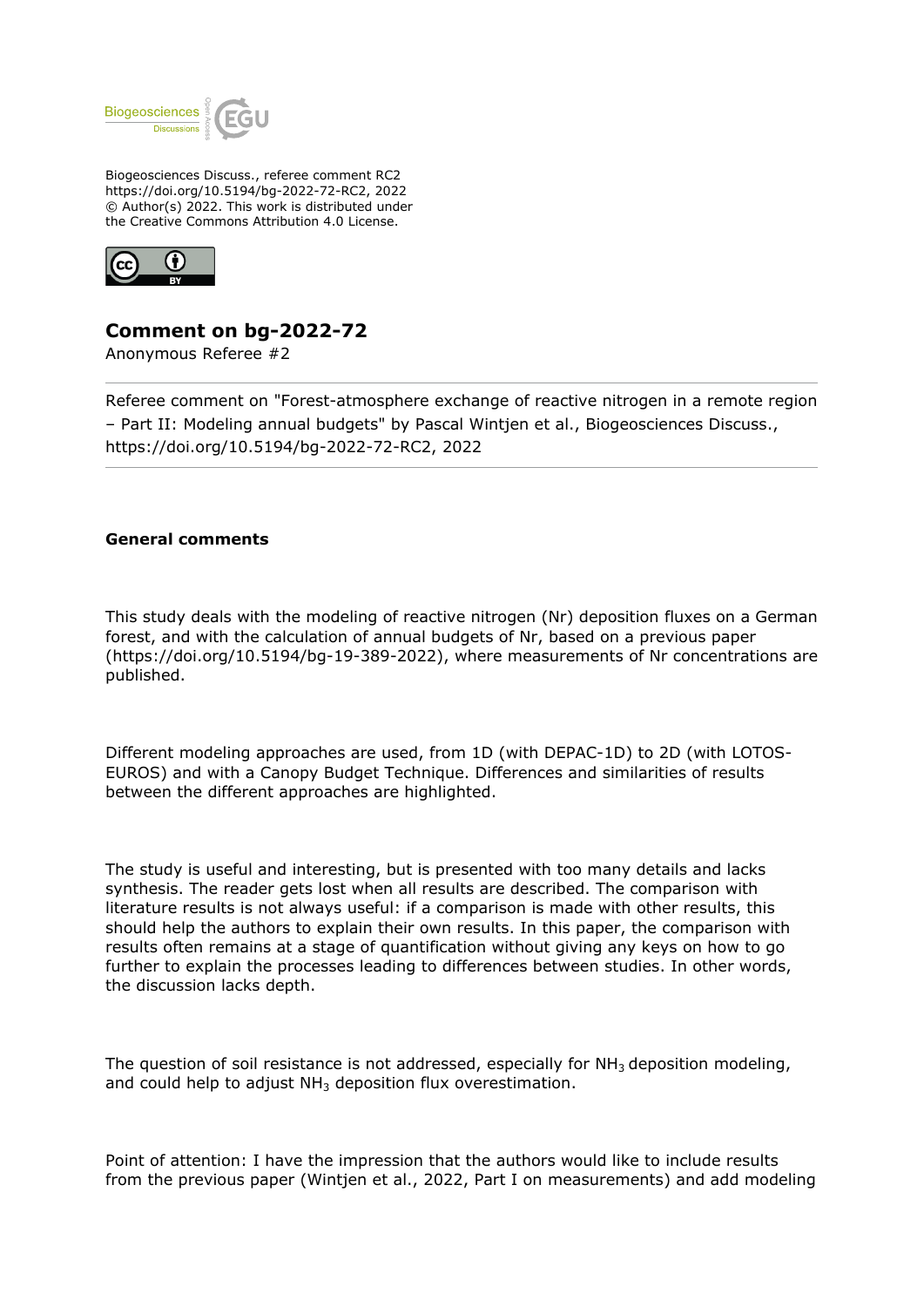results in this paper. Be careful of correctly synthesize the right information needed for this study.

I did not understand how the authors selected the figures to be put in supplementary material of in the main manuscript. The figures in supp mat are often widely described (this suggests that they are important for the study), the authors should revise either the description or the location of the figures.

Generally speaking, the manuscript needs to be synthesized, shortened, and above all deeper discussed with highlighted scientific questions. The abstract and the conclusion should be further adapted. Therefore, the manuscript needs major revisions.

## **Specific comments**

# **Abstract**

L10: "total atmospheric deposition": precise if you talk about wet and dry or only dry but for all N reactive species.

L36: this statement is not at the right place and should be placed at the beginning of the abstract.

## **Introduction**

 L92 "Using the so- called canopy….": if you give information on the CB technique, you should also explain the inferential method using measured concentrations of gases and particles and modeled deposition velocities in comparison to throughfall measurements.

L95: redundant with sentence above

L100: rewrite the sentence by replacing the numbers  $(1)$ ,  $(2)$  and  $(3)$  by first..., then we... and we finally…at the beginning of each statement. Add a fourth statement on the uncertainties assessment.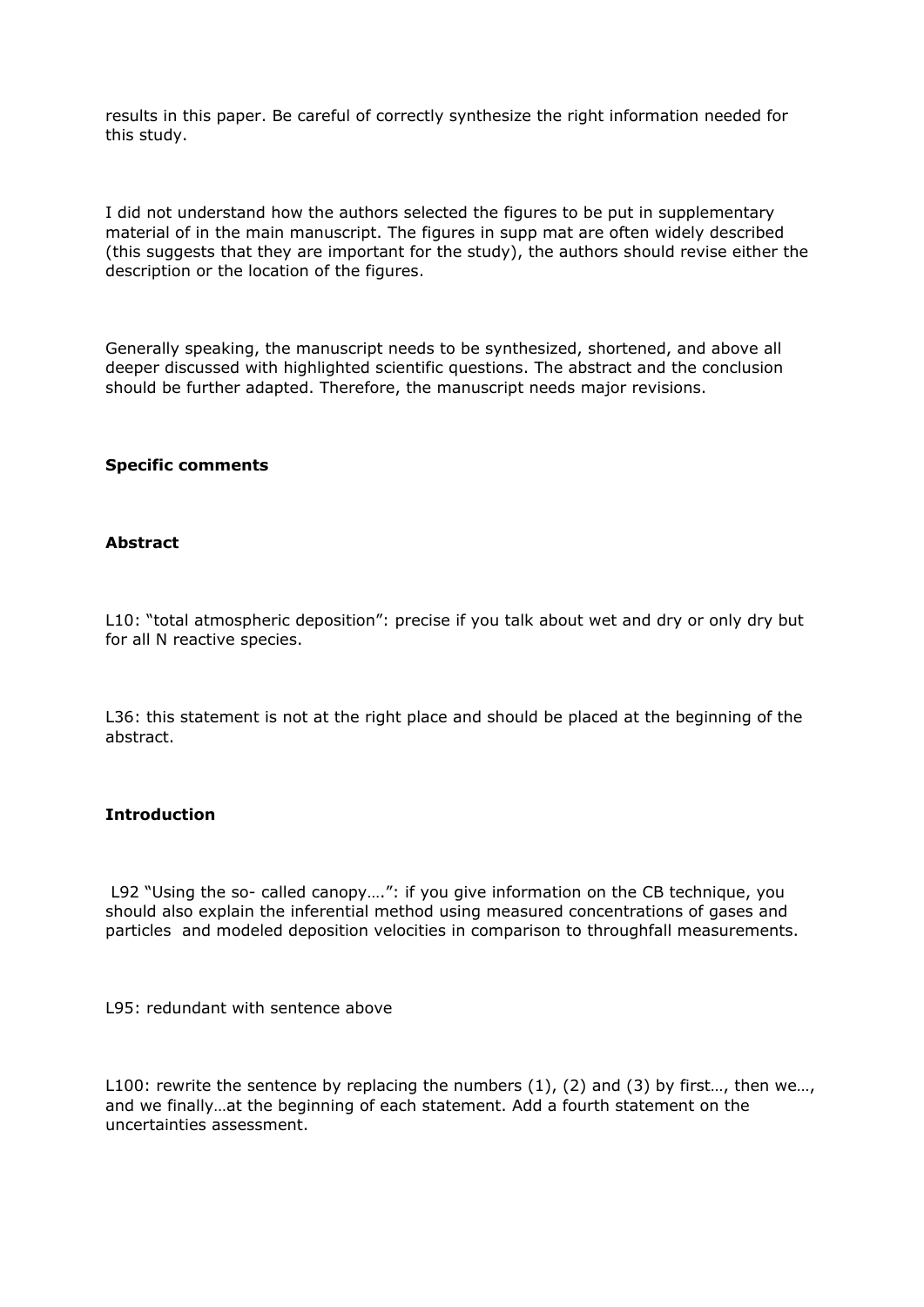## **Material and methods**

 L110 Beudert and Breit, 2010: this reference is not recent, Anthropogenic activities and influence may have changed. Please update or confirm that the situation is still as described in 2010.

L115: "…are responsible for the contribution to these networks": what do you mean?

L122: specify the sampling resolution for all variables.

L155: The soil resistance may have an important influence on NH3 bidirectional fluxes. Is the parameterization used adapted to the soils considered in this study? Are the values realistic? Did you realize sensitivity tests?

L168: is there a reference for the national emission inventory?

Paragraph 2.2.3: a table summarizing what model provides what output, and with what inputs are calculated deposition fluxes, would be useful

L191: "concentration measurements on monthly and half hourly…": for which species? Based on available measurements?

L197: what do you mean by instationarities? This explanation on gap filling is not clear. Please try to be more concise.

L221: avoid the use of etc..., not precise enough.

I do not understand how this 2.2.3 paragraph is organized. It should be about site base modeling with DEPAC ID, and this paragraph from L215 to L230 deals with LOTOS-EUROS model and TRANC measurements. A bit of storage is needed.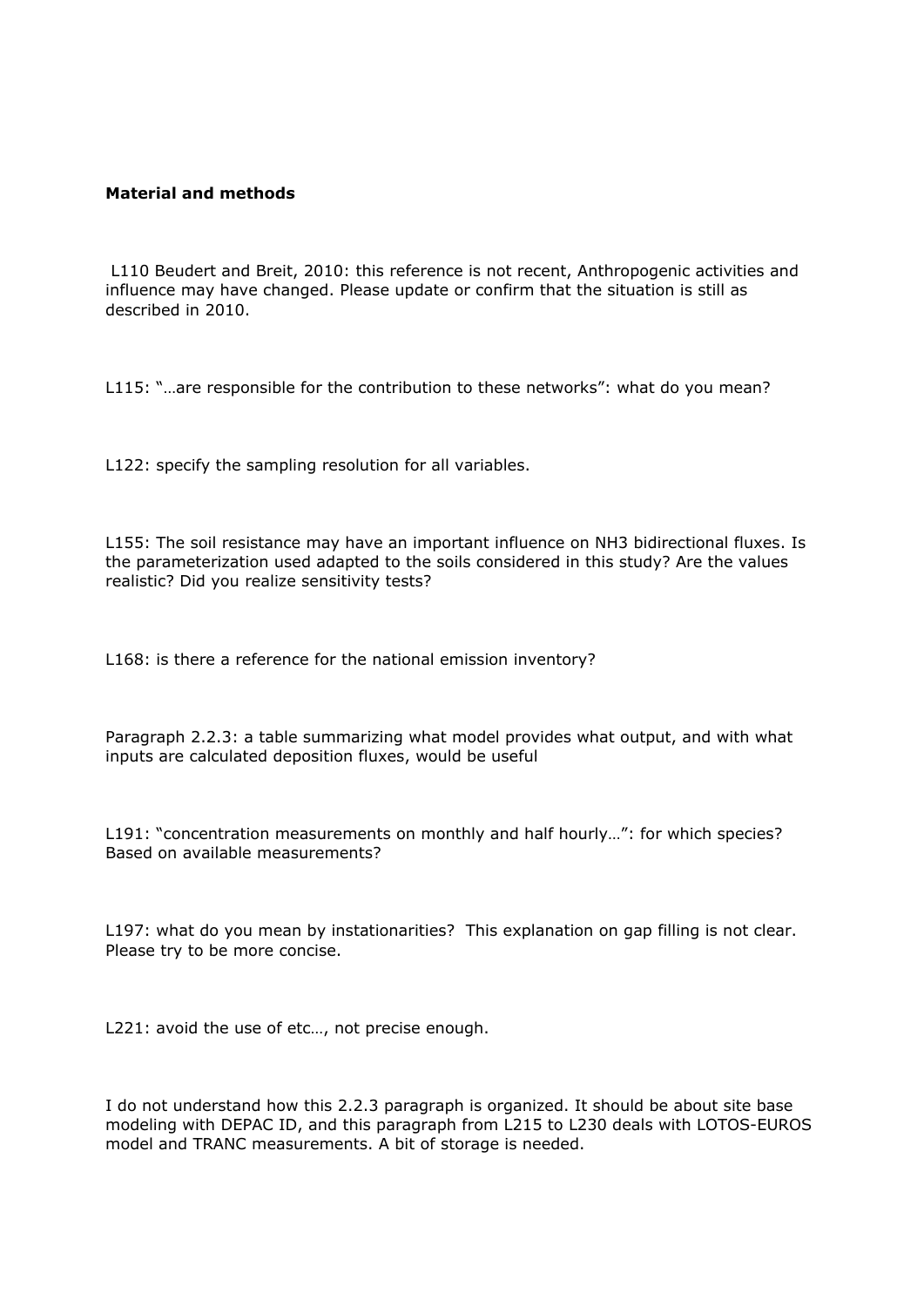L239 to 246: in this paragraph, you should specify where you talk about dry, wet deposition and what you mean when you talk about total deposition: total atmospheric (wet+dry) or total species?

L243: what do you include in "deposite inorganic nitrogen into dissolved organic nitrogen?

L246: Does total nitrogen deposition Nr include organic and inorganic species?

## **Results**

Add "particulate" in front of  $NO_3^-$  and  $NH_4^+$  if this is about dry deposition to avoid confusion with ions in DIN.

L295: "However…" combine this sentence with the one above.

L305 to 330: too much description. Go directly to what is important and speaks above all of what poses a question.

Your first paragraph in the results section deals with concentrations. Rather than separating the analyses model by model, why don't you write another paragraph on deposition velocities, and another paragraph on deposition fluxes? The comparison between each approach would be easier.

L354: give the principle of the scheme in one sentence.

L372: if the authors want to talk about errors in the stability parameterization, they should be more precise, because it is not possible to understand which process is involved, and why it influences the result. If it is crucial, it should be corrected for this study and not for after the study.

Generally speaking, this paragraph page 12 is too long. The reader gets lost. Please synthesize, and find a way to classify.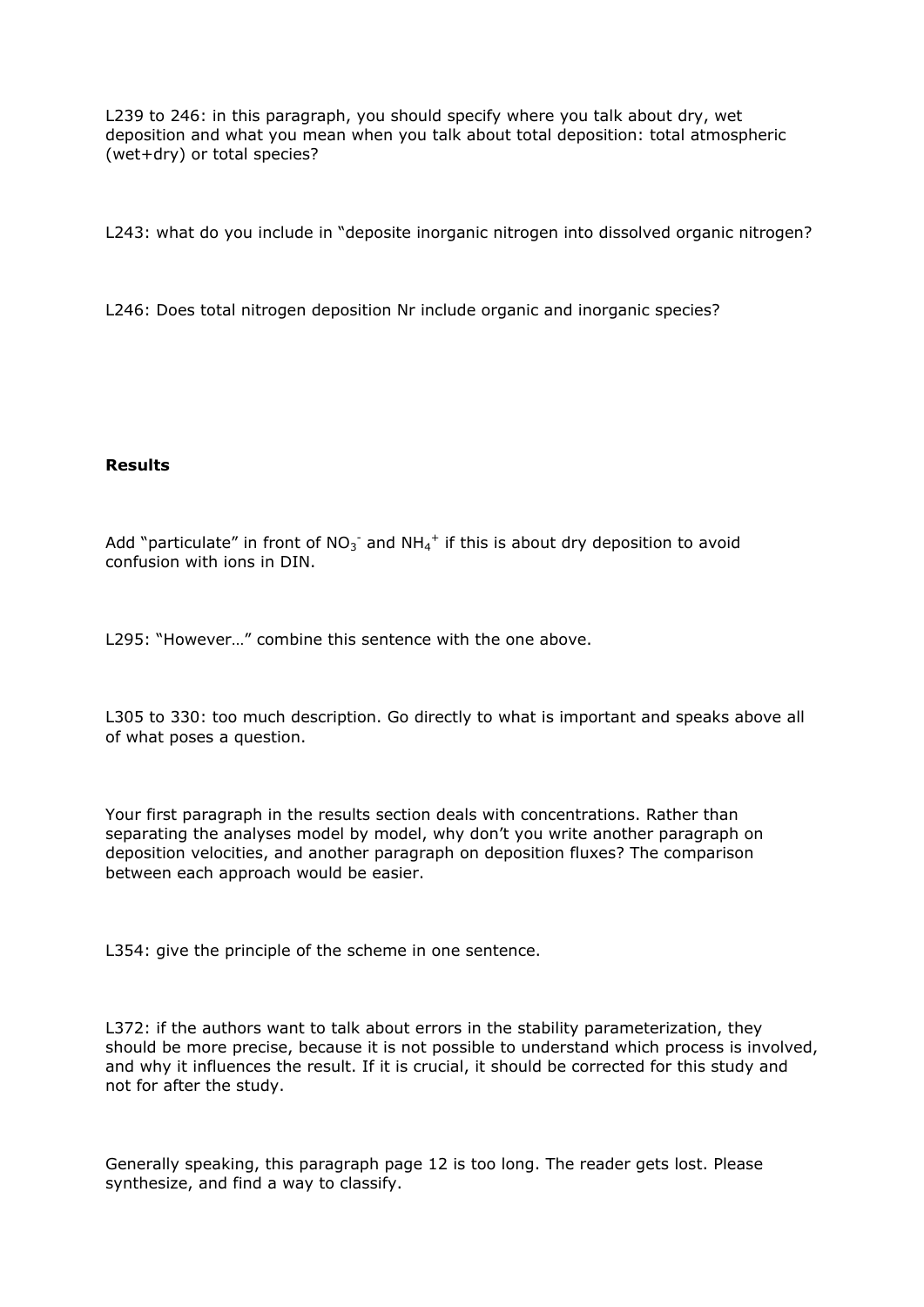L495: An example of sentence not useful which could be removed to clarify the important text: "Until June 2018, measured deposition was higher than the half of the previous years". Same comment for the sentence after this one.

Line 500 to 510: please synthesize and shorten this paragraph

#### **Discussion**

The comparison with literature data should be based on a discussion on processes. If the comparison is only quantitative, it is not a discussion. The first paper by Wintjen et al. (2022) has shown a predominant role of NOx, contrary to model results. This particular result could be a major axis of the discussion, by analyzing which processes and which parameterizations are responsible for such a result. The comparison with literature should give ideas for the interpretation of your data and not only give possible range of values.

Once again, axis of discussion should be highlighted as scientific questions, and illustrated by results, rather than willing to illustrate all concentrations, than all fluxes, because we get lost with too many quantitative details.

L552: How can you prove the application of fertilizers? What do you exactly mean by "these times"? Any indication about the practices? It is interesting to discuss this question about fertilizer application, but this discussion should not be flooded among the other statements.

L566: this is theory, not discussion.

L580 to 600: same remark as above: the comparison with literature remains too quantitative and this is not a discussion.

L611: are the conditions in Trebs et al. (2005) comparable to your study to allow you give this interpretation?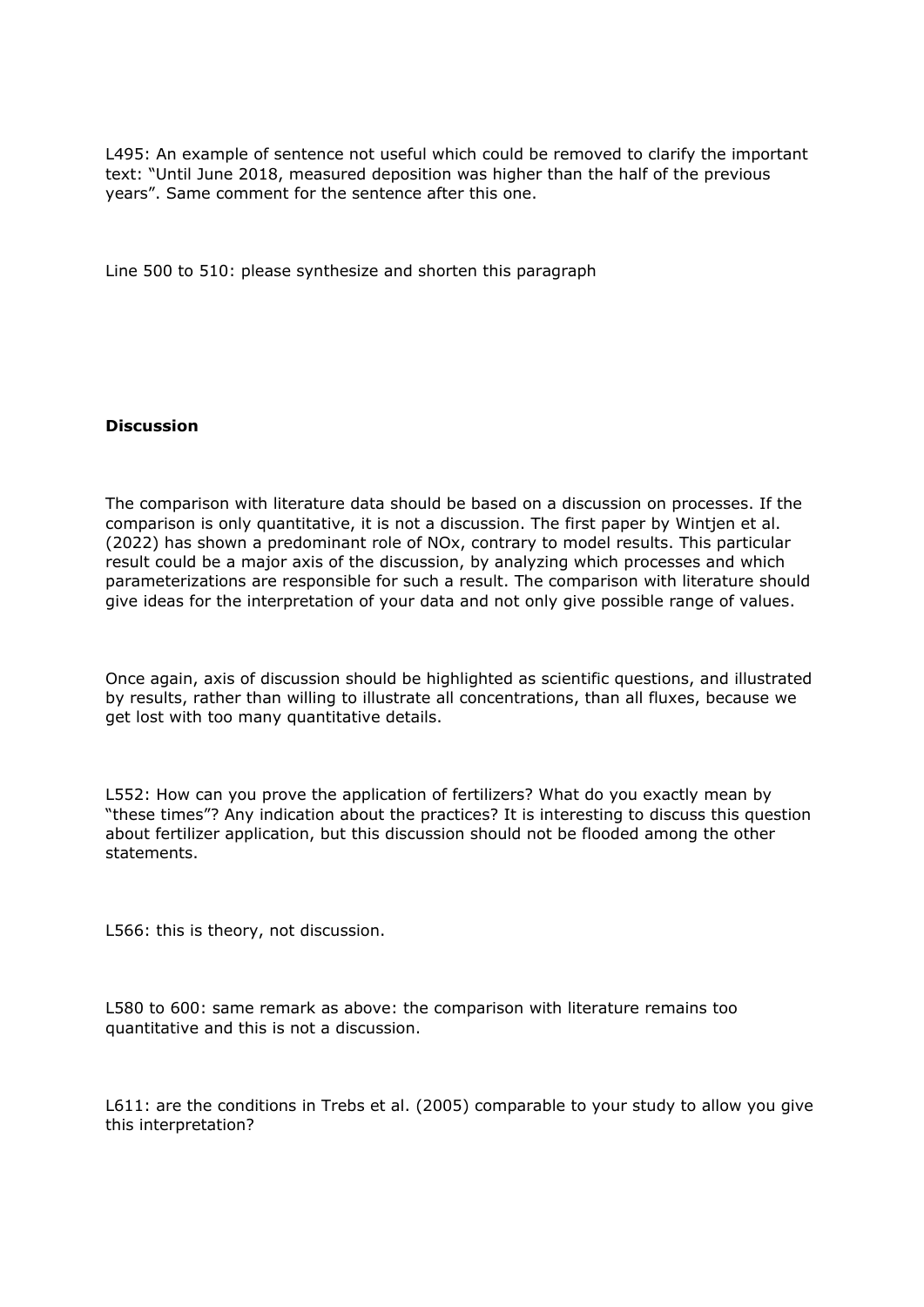L616 to 622: this sounds like a partial conclusion.

L651 to 661: this paragraph on critical load is very small despite being an interesting point of discussion. Should be expanded, while previous paragraphs should be reduced.

L664: the paragraph is entitled uncertainties in DEPAC 1D, but deals with all model results. Change the title and adapt the content to your own results. Another solution could be to include uncertainty considerations in each question, influence of meteorological parameters, influence of soil resistance parameterizations on NH3 deposition velocity, etc…(these are examples, not mandatory to follow).

L687: "no distinct…": what do you mean?

L699: you mention hydrochloric acid. Do you have any idea of the concentrations in your study? Is it relevant to mention it?

L701 to 707: this is not a discussion topic.

L751: 761: OK for the discussion on the combination of long term measurements and intensive campaigns but why is it mentioned in the paragraph about uncertainties in DEPAC-1D?

L771: considerations about NH3 emission inventory should be merged with discussion on NH3 above. What is the range of these emissions?

L815: "overestimation was only partly related to other issues like grid cell size", but you have written above that the grid cell size was not a problem. Please rephrase.

#### **Summary and conclusion**

In my opinion, should be conclusion only. Summary is abstract.